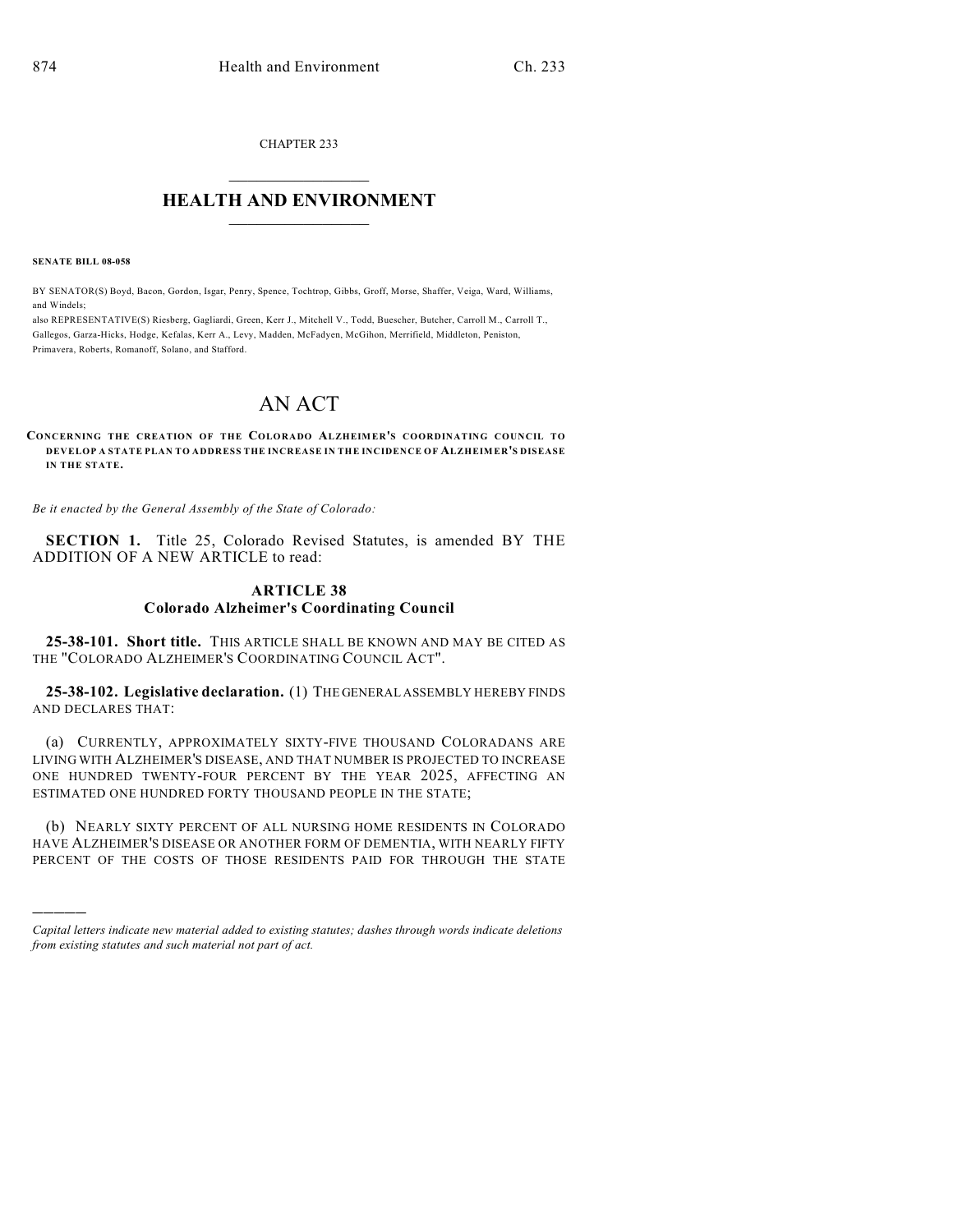MEDICAID PROGRAM;

(c) ADDITIONALLY, THE DISEASE HAS A DEVASTATING EFFECT ON FAMILIES, WITH NEARLY SEVENTY PERCENT OF INDIVIDUALS WITH THE DISEASE LIVING AT HOME AND NEARLY FORTY PERCENT OF FAMILY CAREGIVERS REPORTING HIGH LEVELS OF EMOTIONAL AND FINANCIAL STRESS THAT IMPACTS THEIR JOB PERFORMANCE;

(d) THE LOST PRODUCTIVITY OF EMPLOYEES WHO ARE CAREGIVERS OF ALZHEIMER'S DISEASE PATIENTS AND THE COSTS OF THE RESULTANT HEALTH CARE AND LONG-TERM CARE ADD SUBSTANTIALLY TO THE COST OF DOING BUSINESS IN THE STATE;

(e) THE EPIDEMIC GROWTH IN THE NUMBER OF INDIVIDUALS DIAGNOSED WITH ALZHEIMER'S DISEASE AND THE RESULTANT HEALTH CARE COSTS ASSOCIATED WITH THE TREATMENT AND CARE OF DIAGNOSED INDIVIDUALS THREATENS THE PUBLIC AND PRIVATE HEALTH CARE SYSTEMS IN THE STATE; AND

(f) ALZHEIMER'S DISEASE COSTS THE STATE AND PRIVATE BUSINESSES BILLIONS OF DOLLARS EACH YEAR.

(2) THE GENERAL ASSEMBLY FURTHER FINDS AND DECLARES THAT IT IS IMPORTANT:

(a) FOR THE PUBLIC AND PRIVATE SECTORS TO COORDINATE EXPERTISE OVER A BROAD SPECTRUM AND PROVIDE COLORADO WITH SHORT- AND LONG-TERM PLANNING TO RESPOND TO THE ALZHEIMER'S DISEASE EPIDEMIC; AND

(b) TO DEVELOP A COLORADO-SPECIFIC ALZHEIMER'S DISEASE PLAN TO IDENTIFY THE INFRASTRUCTURE AND ACCOUNTABILITY NECESSARY TO BUILD DEMENTIA-CAPABLE PROGRAMS TO HELP COLORADO DEAL WITH THE GROWING NUMBER OF ALZHEIMER'S DISEASE PATIENTS AND TO MANAGE THE IMPACT ON FAMILY CAREGIVERS, PATIENTS, AND PUBLIC AND PRIVATE EMPLOYERS IN THE STATE.

(3) THE GENERAL ASSEMBLY FURTHER DETERMINES THAT IT IS NECESSARY TO CREATE A COUNCIL OF STAKEHOLDERS AND POLICYMAKERS TO DEVELOP A COMPREHENSIVE STATE PLAN ON A RANGE OF ISSUES THAT IMPACT PUBLIC POLICY DECISIONS, INCLUDING, WITHOUT LIMITATION:

(a) THE AVAILABILITY OF DIAGNOSTIC SERVICES;

(b) THE SAFETY OF PERSONS WITH ALZHEIMER'S DISEASE WHO WANDER AWAY FROM THEIR HOME OR OTHER LOCATION;

(c) STATE INSTITUTION-BASED RESEARCH;

(d) MEDICAID COVERAGE FOR LONG-TERM CARE FOR THOSE ALZHEIMER'S DISEASE PATIENTS AND FAMILIES THAT CANNOT AFFORD THE COSTS OF LONG-TERM CARE; AND

(e) THE QUALITY AND AVAILABILITY OF HEALTH CARE SERVICES FOR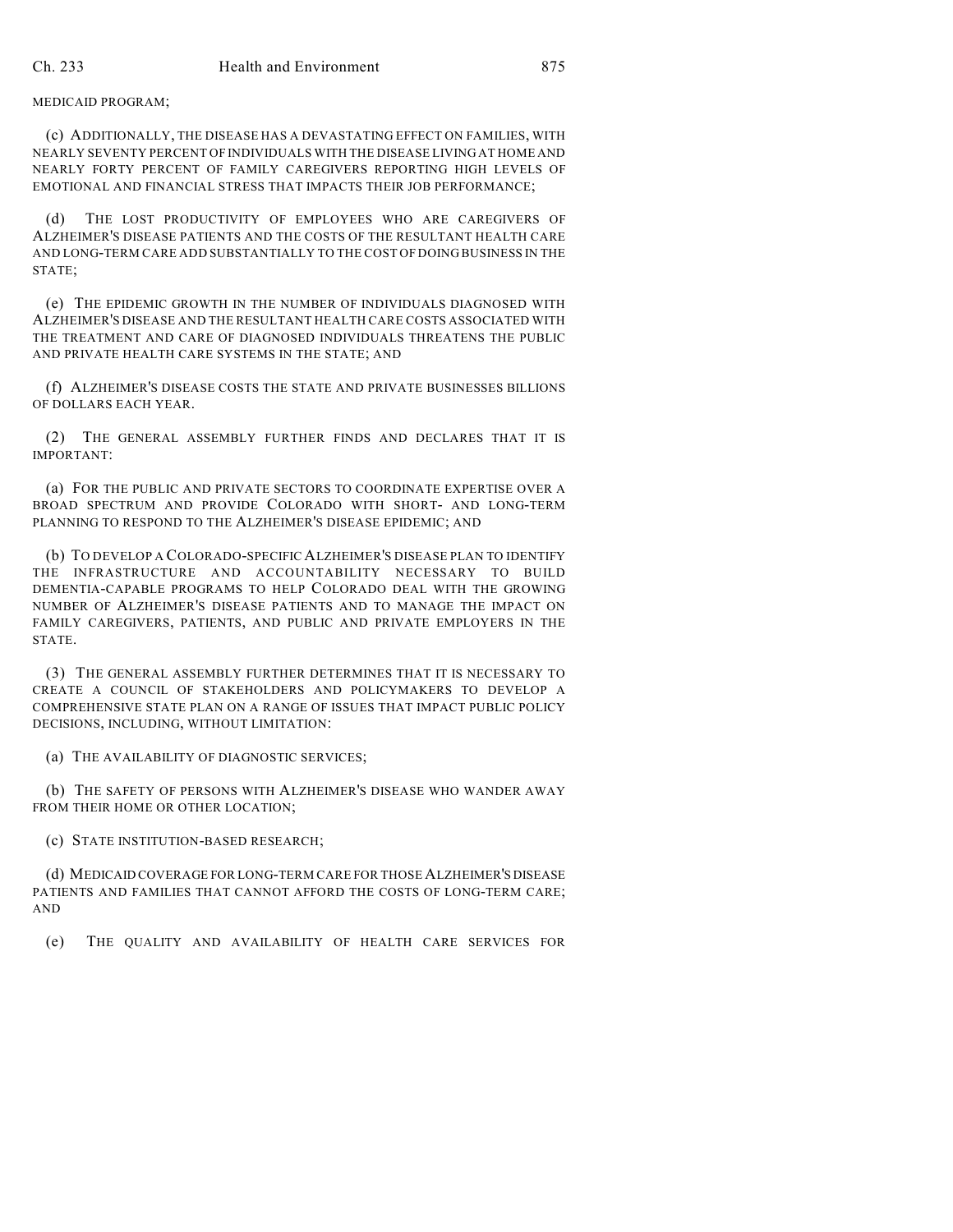ALZHEIMER'S DISEASE PATIENTS AND THEIR CAREGIVERS.

**25-38-103. Definitions.** AS USED IN THIS ARTICLE, UNLESS THE CONTEXT OTHERWISE REQUIRES:

(1) "COUNCIL" MEANS THE COLORADO ALZHEIMER'S COORDINATING COUNCIL CREATED IN SECTION 25-38-104.

(2) "DESIGNATED ORGANIZATION" MEANS THE NONPROFIT OR PRIVATE ORGANIZATION DESIGNATED BY THE PRESIDENT OF THE SENATE AND THE SPEAKER OF THE HOUSE OF REPRESENTATIVES PURSUANT TO SECTION 25-38-107 (1) AS THE CUSTODIAN OF FUNDS FOR THE COUNCIL.

(3) "PARTICIPATING STATE DEPARTMENTS" MEANS THE DEPARTMENTS OF HUMAN SERVICES, HEALTH CARE POLICY AND FINANCING, PUBLIC HEALTH AND ENVIRONMENT, PUBLIC SAFETY, AND LABOR AND EMPLOYMENT, OR THEIR SUCCESSOR DEPARTMENTS.

(4) "STATE PLAN" MEANS THE COLORADO STATE PLAN FOR ALZHEIMER'S DISEASE DEVELOPED BY THE COUNCIL PURSUANT TO THIS ARTICLE.

**25-38-104. Colorado Alzheimer's coordinating council - creation membership - procedures.** (1) THERE IS HEREBY CREATED IN THE LEGISLATIVE BRANCH THE COLORADO ALZHEIMER'S COORDINATING COUNCIL, WHICH SHALL BE CHARGED WITH ASSESSING THE CURRENT AND FUTURE IMPACT OF ALZHEIMER'S DISEASE IN COLORADO AND FORMULATING A COLORADO STATE PLAN FOR ALZHEIMER'S DISEASE TO ADDRESS THE IMPACTS OF THE DISEASE IN THE STATE.

(2) THE COUNCIL SHALL BE COMPOSED OF TWENTY-TWO MEMBERS AS FOLLOWS:

(a) THE PRESIDENT OF THE SENATE AND THE SPEAKER OF THE HOUSE OF REPRESENTATIVES SHALL JOINTLY APPOINT ELEVEN MEMBERS AS FOLLOWS:

(I) ONE MEMBER WHO IS DIAGNOSED WITH EARLY-STAGE ALZHEIMER'S DISEASE;

(II) ONE MEMBER WHO IS OR HAS BEEN THE CAREGIVER OF A PERSON WITH ALZHEIMER'S DISEASE;

(III) ONE MEMBER WHO REPRESENTS THE NURSING HOME INDUSTRY;

(IV) ONE MEMBER WHO REPRESENTS THE ASSISTED LIVING INDUSTRY;

(V) ONE MEMBER WHO REPRESENTS THE ADULT DAY SERVICES INDUSTRY;

(VI) ONE MEMBER WHO REPRESENTS THE MEDICAL CARE PROVIDER COMMUNITY;

(VII) ONE MEMBER WHO REPRESENTS A HOSPITAL LICENSED OR CERTIFIED IN THE STATE;

(VIII) ONE MEMBER WHO IS AN ALZHEIMER'S DISEASE RESEARCHER;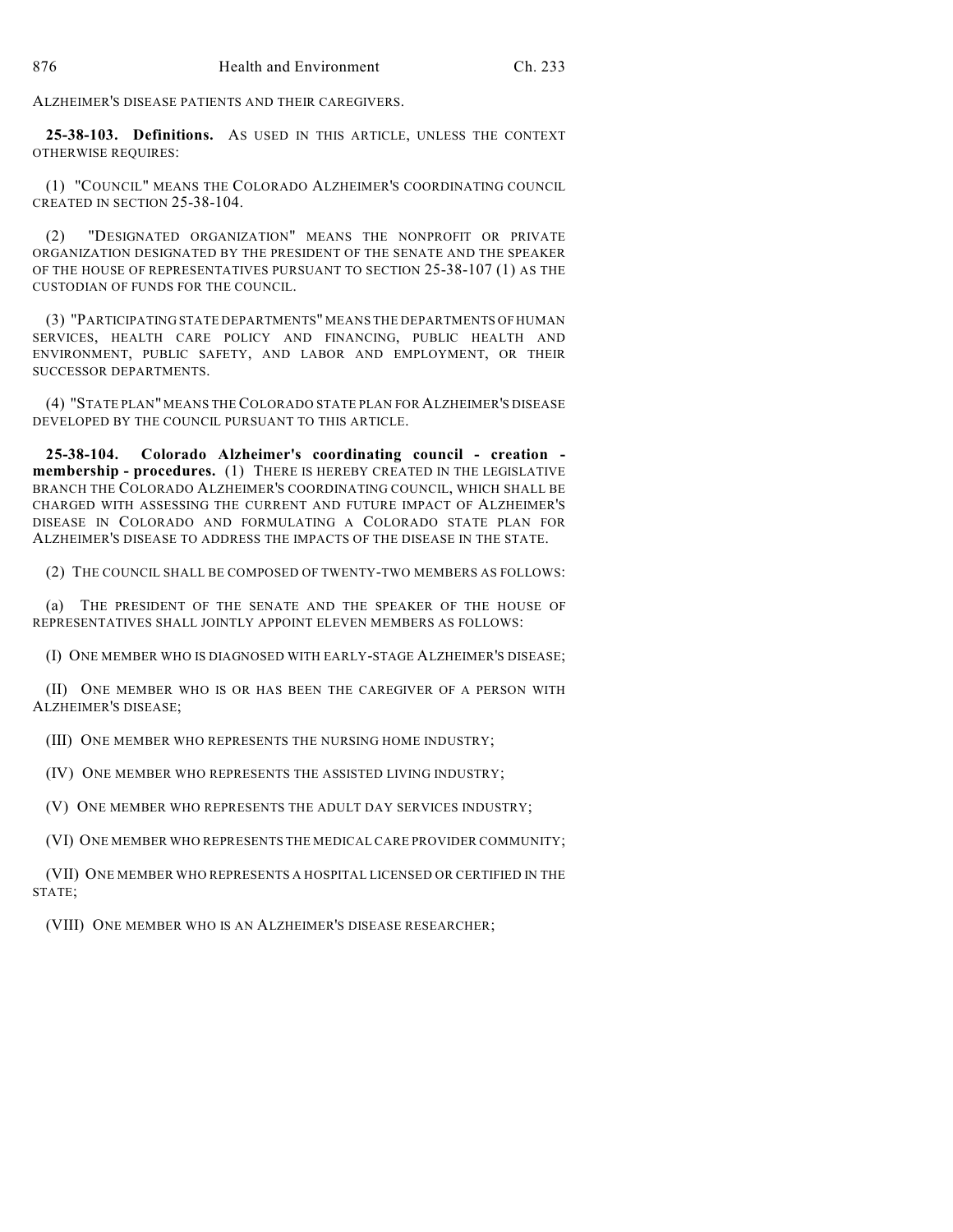(IX) ONE MEMBER WHO REPRESENTS THE ALZHEIMER'S ASSOCIATION COLORADO CHAPTER;

(X) ONE MEMBER REPRESENTING THE BUSINESS COMMUNITY; AND

(XI) THE STATE LONG-TERM CARE OMBUDSMAN, AS DEFINED IN SECTION 26-11.5-103,C.R.S., OR A LOCAL OMBUDSMAN, AS DEFINED IN SECTION 26-11.5-103, C.R.S., THAT IS RECOMMENDED TO THE PRESIDENT AND THE SPEAKER BY THE STATE LONG-TERM CARE OMBUDSMAN;

(b) THE PRESIDENT OF THE SENATE SHALL APPOINT ONE MEMBER WHO SERVES IN THE SENATE;

(c) THE SPEAKER OF THE HOUSE OF REPRESENTATIVES SHALL APPOINT ONE MEMBER WHO SERVES IN THE HOUSE OF REPRESENTATIVES;

(d) THE MINORITY LEADER OF THE SENATE SHALL APPOINT ONE MEMBER WHO SERVES IN THE SENATE;

(e) THE MINORITY LEADER OF THE HOUSE OF REPRESENTATIVES SHALL APPOINT ONE MEMBER WHO SERVES IN THE HOUSE OF REPRESENTATIVES;

(f) THE GOVERNOR SHALL APPOINT TWO MEMBERS, ONE OF WHOM SHALL BE A MENTAL HEALTH PROFESSIONAL AND ONE OF WHOM SHALL REPRESENT HOME CARE AGENCIES; AND

(g) THE EXECUTIVE DIRECTORS OF EACH OF THE FIVE PARTICIPATING STATE DEPARTMENTS OR THEIR DESIGNEES.

(3) THE APPOINTING AUTHORITIES SHALL MAKE APPOINTMENTS TO THE COUNCIL BY DECEMBER 1, 2008, TO ALLOW THE COUNCIL TO BEGIN MEETING NO LATER THAN MARCH 1, 2009.

(4) THE COUNCIL SHALL ELECT A CHAIR AND VICE-CHAIR FROM AMONG ITS MEMBERS. MEMBERS OF THE COUNCIL SHALL SERVE WITHOUT COMPENSATION BUT MAY BE REIMBURSED FOR ALL ACTUAL AND NECESSARY EXPENSES INCURRED IN THE PERFORMANCE OF THEIR DUTIES.

(5) THE COUNCIL SHALL MEET AT LEAST QUARTERLY OR MORE OFTEN AS DEEMED NECESSARY BY THE COUNCIL. MEETINGS OF THE COUNCIL SHALL BE OPEN TO THE PUBLIC IN ACCORDANCE WITH PART 4 OF ARTICLE 6 OF TITLE 24, C.R.S., AND RECORDS OF THE COUNCIL SHALL BE OPEN FOR PUBLIC INSPECTION IN ACCORDANCE WITH PART 2 OF ARTICLE 72 OF TITLE 24, C.R.S.

(6) THE COUNCIL MAY:

(a) ADOPT RULES OF PROCEDURE IT DEEMS NECESSARY TO FACILITATE THE ORDERLY CONDUCT OF ITS BUSINESS;

(b) ESTABLISH TASK FORCES OR COMMITTEES OF ITS MEMBERS AND OTHERS TO ASSIST IN THE PERFORMANCE OF THE COUNCIL'S DUTIES; AND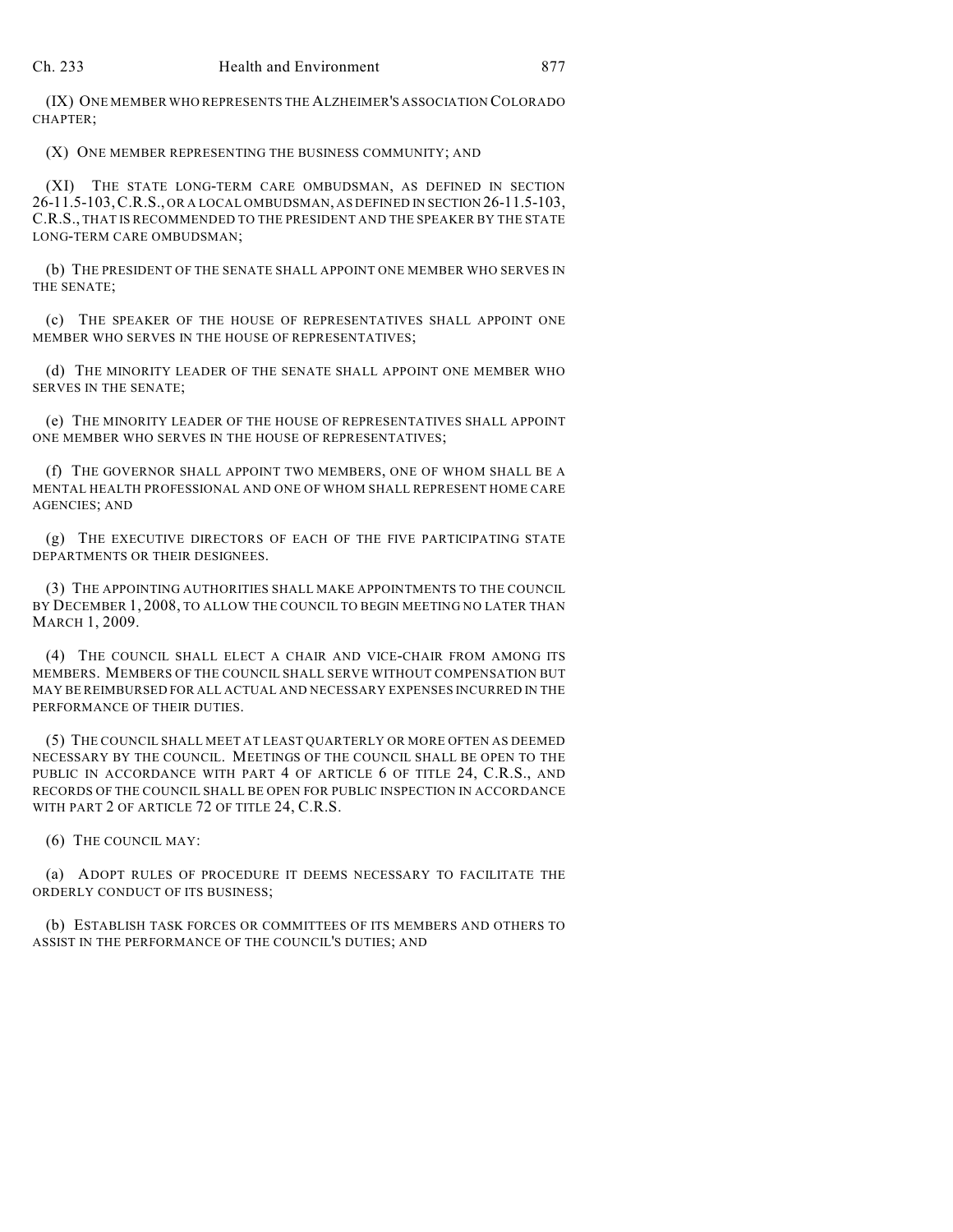(c) ACCEPT WRITTEN OR ORAL INPUT FROM THE PUBLIC AND ANY RELEVANT SOURCE.

#### **25-38-105. Council duties and responsibilities - assessment of Alzheimer's** disease - development of plan. (1) THE COUNCIL SHALL:

(a) ASSESS THE CURRENT AND FUTURE IMPACT OF ALZHEIMER'S DISEASE ON THE RESIDENTS OF COLORADO;

(b) SOLICIT AND GATHER INFORMATION NECESSARY FOR REVIEW AND DISCUSSION BY THE COUNCIL;

(c) GATHER FEEDBACK FROM INDIVIDUALS AND FAMILIES AFFECTED BY ALZHEIMER'S DISEASE AS WELL AS FROM THE GENERAL PUBLIC;

(d) REVIEW THE AVAILABILITY OF EXISTING INDUSTRIES, SERVICES, AND RESOURCES ADDRESSING THE NEEDS OF INDIVIDUALS WITH ALZHEIMER'S DISEASE, THEIR FAMILIES, AND THEIR CAREGIVERS;

(e) DEVELOP A STRATEGY TO MOBILIZE A STATE RESPONSE TO THE INCREASING INCIDENCE OF ALZHEIMER'S DISEASE IN COLORADO;

(f) CONSIDER OTHER ISSUES RELATED TO ALZHEIMER'S DISEASE THAT ARE IDENTIFIED BY THE COUNCIL;

(g) FORMULATE A COMPREHENSIVE STATE PLAN FOR ADDRESSING ALZHEIMER'S DISEASE THAT INCLUDES A SHORT- AND LONG-TERM PLAN FOR CONFRONTING THE CHALLENGES PRESENTED BY THE RAPID GROWTH IN THE ALZHEIMER'S DISEASE POPULATION; AND

(h) SUBMIT A REPORT OF ITS FINDINGS AND DATE-SPECIFIC RECOMMENDATIONS FOR STATUTORY, ADMINISTRATIVE RULE, AND PROCEDURE CHANGES TO THE GOVERNOR, GENERAL ASSEMBLY, AND PARTICIPATING STATE DEPARTMENTS, IN THE FORM OF A COLORADO STATE PLAN FOR ALZHEIMER'S DISEASE.

(2) THE COUNCIL'S ASSESSMENT AND RECOMMENDATIONS SHALL INCLUDE AN EXAMINATION OF AT LEAST THE FOLLOWING:

(a) TRENDS IN THE STATE'S ALZHEIMER'S DISEASE POPULATION AND NEEDS, INCLUDING THE CHANGING SIZE AND NATURE OF THE POPULATION WITH DEMENTIA. IN ITS EXAMINATION OF THESE TRENDS, THE COUNCIL SHALL REVIEW:

(I) THE STATE'S ROLE IN LONG-TERM CARE, FAMILY CAREGIVER SUPPORT, AND ASSISTANCE TO PERSONS WITH EARLY-STAGE AND EARLY ONSET OF ALZHEIMER'S DISEASE; AND

(II) THE STATE'S POLICY REGARDING PERSONS WITH ALZHEIMER'S DISEASE AND DEVELOPMENTAL DISABILITIES.

(b) EXISTING SERVICES, RESOURCES, AND CAPACITY, INCLUDING, BUT NOT LIMITED TO, THE FOLLOWING: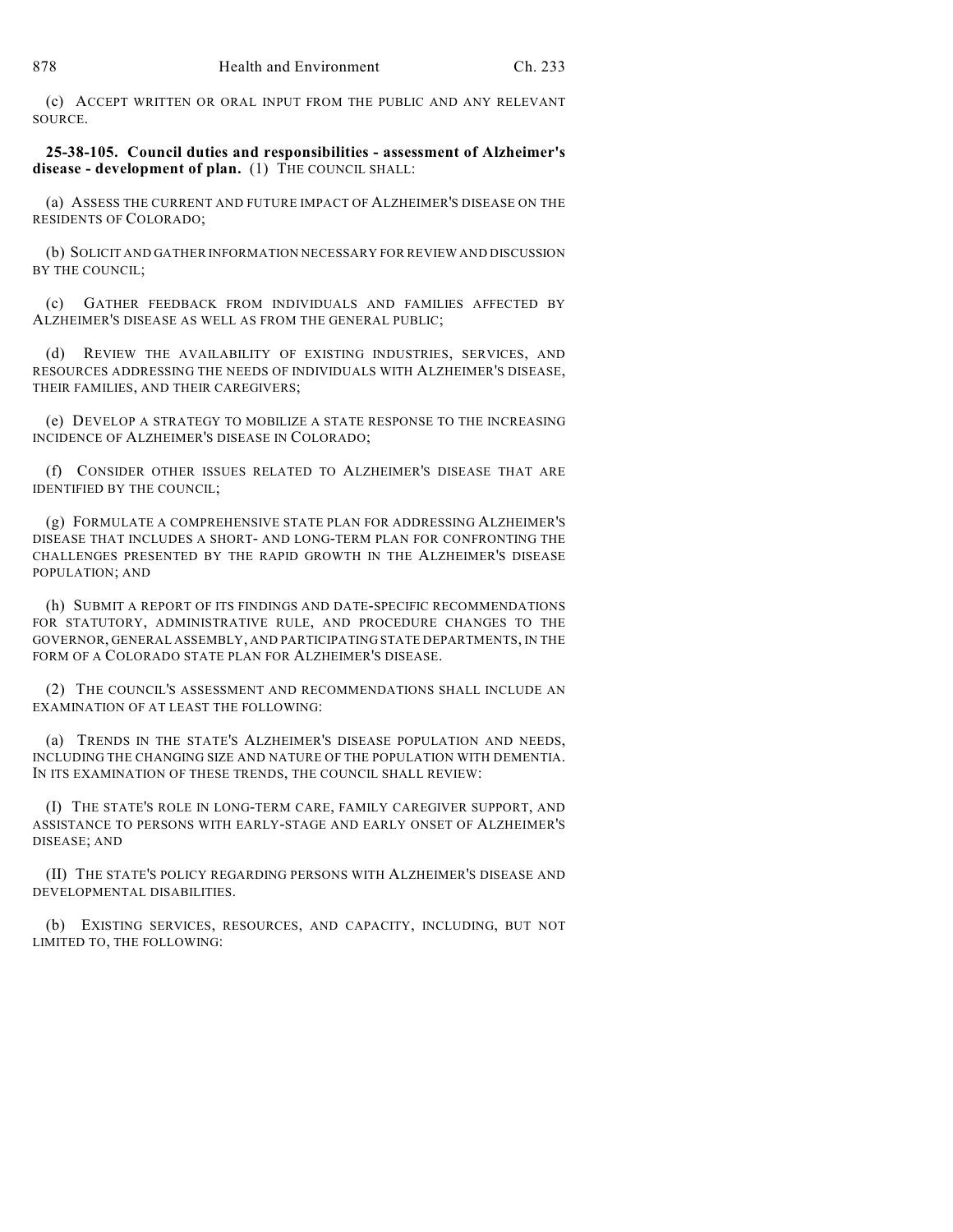(I) THE TYPE, COSTS, AND AVAILABILITY OF DEMENTIA SERVICES;

(II) DEMENTIA-SPECIFIC TRAINING REQUIREMENTS FOR LONG-TERM CARE STAFF;

(III) QUALITY CARE MEASURES FOR RESIDENTIAL CARE FACILITIES;

(IV) THE CAPACITY OF PUBLIC SAFETY AND LAW ENFORCEMENT AGENCIES TO RESPOND TO INDIVIDUALS WITH ALZHEIMER'S DISEASE;

(V) THE AVAILABILITY OF HOME- AND COMMUNITY-BASED RESOURCES FOR INDIVIDUALS WITH ALZHEIMER'S DISEASE AND THE AVAILABILITY OF RESPITE CARE TO ASSIST FAMILIES;

(VI) AN INVENTORY OF LONG-TERM CARE FACILITIES OR DEMENTIA CARE UNITS IN THE STATE;

(VII) THE ADEQUACY AND APPROPRIATENESS OF GERIATRIC-PSYCHIATRIC SERVICES FOR INDIVIDUALS WITH BEHAVIOR DISORDERS ASSOCIATED WITH ALZHEIMER'S DISEASE AND RELATED DEMENTIA;

(VIII) ASSISTED-LIVING RESIDENTIAL OPTIONS FOR INDIVIDUALS WITH DEMENTIA; AND

(IX) STATE SUPPORT OF ALZHEIMER'S DISEASE RESEARCH THROUGH THE STATE INSTITUTIONS OF HIGHER EDUCATION AND THROUGH OTHER RESOURCES;

(c) EVIDENCE-BASED, BEST PRACTICE STRATEGIES DEVELOPED BY PROFESSIONAL ORGANIZATIONS OR IDENTIFIED BY ALZHEIMER'S DISEASE OR DEMENTIA PLANS IN OTHER STATES TO HELP REDUCE THE OVERWHELMING COSTS OF DEMENTIA; AND

(d) NECESSARY STATE POLICIES OR RESPONSES, INCLUDING, BUT NOT LIMITED TO, THE FOLLOWING:

(I) DIRECTIONS FOR THE PROVISION OF CLEAR AND COORDINATED SERVICES AND SUPPORT TO INDIVIDUALS AND FAMILIES LIVING WITH ALZHEIMER'S DISEASE AND RELATED DISORDERS; AND

(II) STRATEGIES TO ADDRESS ANY IDENTIFIED GAPS IN SERVICES FOR ALZHEIMER'S DISEASE PATIENTS AND THEIR FAMILIES AND CAREGIVERS.

(3) THE COUNCIL SHALL NOT PARTICIPATE IN INFORMATION GATHERING, DISCUSSIONS, OR DECISIONS RELATING TO THE CARE OF INDIVIDUAL ALZHEIMER'S DISEASE PATIENTS.

**25-38-106. Council report - joint legislative meeting.** (1) NO LATER THAN EIGHTEEN MONTHS AFTER THE COUNCIL'S FIRST MEETING, THE COUNCIL SHALL SUBMIT AN INITIAL REPORT OF ITS FINDINGS AND DATE-SPECIFIC RECOMMENDATIONS FOR STATUTORY, ADMINISTRATIVE RULE, AND PROCEDURE CHANGES TO THE GOVERNOR, THE GENERAL ASSEMBLY, AND THE PARTICIPATING STATE DEPARTMENTS, IN THE FORM OF A STATE PLAN FOR ALZHEIMER'S DISEASE. THE INITIAL REPORT SHALL INCLUDE THE EXAMINATION OF THE ISSUES DESCRIBED IN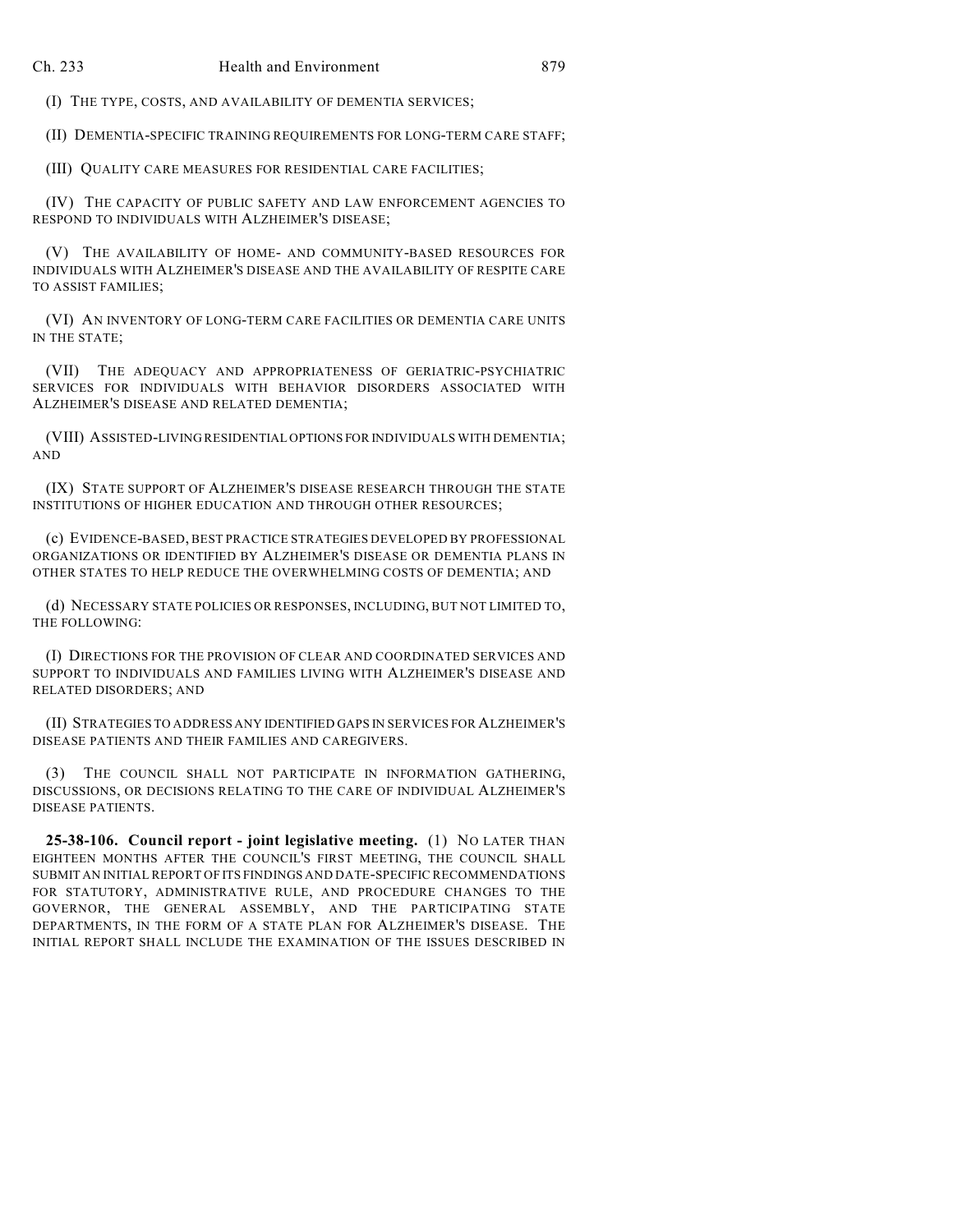SECTION 25-38-105 (2) AND THE COUNCIL'S RECOMMENDATIONS BASED ON SUCH EXAMINATIONS. THE COUNCIL MAY SUBMIT SUPPLEMENTAL REPORTS OR DATA AS NECESSARY TO CLARIFY OR EXPAND UPON ISSUES IN THE INITIAL REPORT OR UPON REQUEST OF THE PERSONS OR ENTITIES REVIEWING THE INITIAL REPORT.

(2) WITHIN SIX MONTHS AFTER SUBMISSION OF THE COUNCIL'S INITIAL REPORT, THE CHAIRS OF THE HEALTH AND HUMAN SERVICES COMMITTEES OF THE SENATE AND HOUSE OF REPRESENTATIVES OR THEIR SUCCESSOR COMMITTEES SHALL CONVENE AT LEAST ONE JOINT MEETING OF THEIR RESPECTIVE COMMITTEES, THE GOVERNOR OR THE GOVERNOR'S DESIGNEE, AND THE PARTICIPATING STATE DEPARTMENTS TO REVIEW THE COUNCIL'S INITIAL REPORT AND ANY SUPPLEMENTAL REPORTS OR DATA SUBMITTED BY THE COUNCIL AND CONSIDER THE COUNCIL'S RECOMMENDATIONS THAT MAY IMPACT THE STATE'S HEALTH CARE SYSTEM AND THE STATE BUDGET. BASED ON THEIR REVIEW OF THE COUNCIL'S REPORT, MEMBERS OF THE GENERAL ASSEMBLY, THE GOVERNOR, OR THE PARTICIPATING STATE DEPARTMENTS MAY RECOMMEND STRATEGIES TO IMPROVE SERVICES AND SUPPORT TO INDIVIDUALS AND FAMILIES LIVING WITH ALZHEIMER'S DISEASE.

**25-38-107. Alzheimer's coordinating council - designation of organization to accept donations - authority to engage staff support - creation of cash fund.** (1) (a) THE SPEAKER OF THE HOUSE OF REPRESENTATIVES AND THE PRESIDENT OF THE SENATE SHALL DESIGNATE A NONPROFIT OR PRIVATE ORGANIZATION AS THE CUSTODIAN OF FUNDS FOR THE COUNCIL. THE DESIGNATED ORGANIZATION IS AUTHORIZED TO RECEIVE AND EXPEND ANY FUNDS NECESSARY FOR THE OPERATION OF THE COUNCIL AND MAY SOLICIT AND ACCEPT MONETARY AND IN-KIND GIFTS, GRANTS, AND DONATIONS FOR USE IN FURTHERANCE OF THE COUNCIL'S DUTIES AND RESPONSIBILITIES. ANY MONEYS DONATED OR AWARDED TO THE DESIGNATED ORGANIZATION FOR THE BENEFIT OF THE COUNCIL ARE NOT SUBJECT TO APPROPRIATION BY THE GENERAL ASSEMBLY, AND ANY SUCH MONEYS THAT ARE UNEXPENDED AND UNENCUMBERED AT THE TIME THE COUNCIL IS DISSOLVED OR THIS ARTICLE REPEALS PURSUANT TO SECTION 25-38-108 SHALL BE RETURNED TO THE DONORS OR GRANTORS ON A PRO RATA BASIS, AS DETERMINED BY THE DESIGNATED ORGANIZATION.

(b) THE DESIGNATED ORGANIZATION, ON BEHALF OF THE COUNCIL, MAY ACCEPT IN-KIND STAFF SUPPORT FROM NONPROFIT AGENCIES OR PRIVATE GROUPS OR MAY CONTRACT WITH NONPROFIT AGENCIES OR PRIVATE GROUPS FOR THE PURPOSE OF PROVIDING STAFF SUPPORT TO ASSIST THE COUNCIL IN CONDUCTING ITS DUTIES AND RESPONSIBILITIES. ANY STAFF SUPPORT PERSONNEL PROVIDED BY A NONPROFIT AGENCY OR PRIVATE GROUP, EITHER DONATED OR ENGAGED THROUGH A CONTRACT, SHALL NOT BE CONSIDERED EMPLOYEES OF THE COUNCIL OR THE DESIGNATED ORGANIZATION.

(c) THE DESIGNATED ORGANIZATION SHALL PREPARE AN OPERATING BUDGET FOR THE COUNCIL. PRIOR TO EXPENDING ANY OF THE MONEYS IT RECEIVES, THE COUNCIL SHALL TRANSMIT A COPY OF THE BUDGET TO THE PRESIDENT OF THE SENATE AND THE SPEAKER OF THE HOUSE OF REPRESENTATIVES AND SHALL CERTIFY THAT THERE IS ADEQUATE FUNDING AVAILABLE TO COVER THE EXPENSES OF THE COUNCIL AS IDENTIFIED IN THE BUDGET.

(2) (a) THERE IS HEREBY CREATED IN THE STATE TREASURY THE ALZHEIMER'S